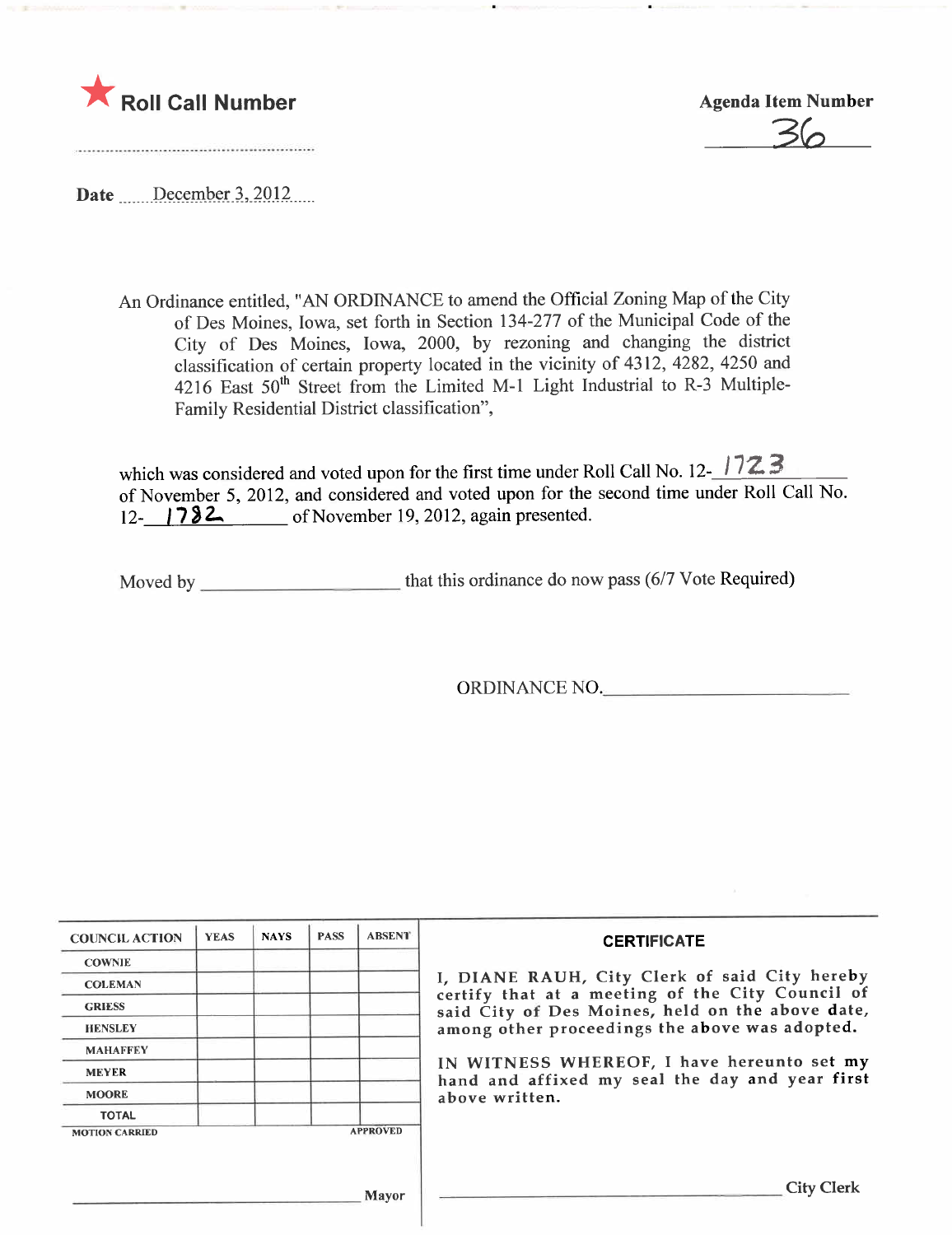



Date November 19, 2012...

An Ordinance entitled, TRV ORDINANCE to american 134-277 of the Municipal Code of the Offcial Code of the Offcial Code of the Offcial Code of the Ordinance of the Ordinance of the Ordinance of the Ordinance of the Ordinanc An Ordinance entitled, "AN ORDINANCE to amend the Official Zoning Map of the City City of Des Moines, Iowa, 2000, by rezoning and changing the district classification of certain property located in the vicinity of 4312, 4282, 4250 and 4216 East 50<sup>th</sup> Street from the Limited M-1 Light Industrial to R-3 Multiple-Family Residential District classification",

which was considered and voted upon under Roll Call No. 12- $\frac{1}{2}$  of November 5, 2012; again presented.

Moved by  $\frac{1}{\sqrt{2}}$  when  $\frac{1}{\sqrt{2}}$  that this ordinance be considered and given second vote for passage  $(6/7$  Vote Required); refer to the City Manager to work with all interested parties to discuss options and cost sharing fõr the exténsion of E. Aurora Avenue.

(Second of three required readings)

| <b>COUNCIL ACTION</b> | <b>YEAS</b> | <b>NAYS</b> | <b>PASS</b> | <b>ABSENT</b>   | <b>CERTIFICATE</b>                                                                                                                                                                                                                                                                                                         |
|-----------------------|-------------|-------------|-------------|-----------------|----------------------------------------------------------------------------------------------------------------------------------------------------------------------------------------------------------------------------------------------------------------------------------------------------------------------------|
| <b>COWNIE</b>         |             |             |             |                 | I, DIANE RAUH, City Clerk of said City hereby<br>certify that at a meeting of the City Council of<br>said City of Des Moines, held on the above date,<br>among other proceedings the above was adopted.<br>IN WITNESS WHEREOF, I have hereunto set my<br>hand and affixed my seal the day and year first<br>above written. |
| <b>COLEMAN</b>        |             |             |             |                 |                                                                                                                                                                                                                                                                                                                            |
| <b>GRIESS</b>         |             |             |             |                 |                                                                                                                                                                                                                                                                                                                            |
| <b>HENSLEY</b>        |             |             |             |                 |                                                                                                                                                                                                                                                                                                                            |
| <b>MAHAFFEY</b>       |             |             |             |                 |                                                                                                                                                                                                                                                                                                                            |
| <b>MEYER</b>          |             |             |             |                 |                                                                                                                                                                                                                                                                                                                            |
| <b>MOORE</b>          |             |             |             |                 |                                                                                                                                                                                                                                                                                                                            |
| <b>TOTAL</b>          |             |             |             |                 |                                                                                                                                                                                                                                                                                                                            |
| <b>MOTION CARRIED</b> |             |             |             | <b>APPROVED</b> | <b>City Clerk</b>                                                                                                                                                                                                                                                                                                          |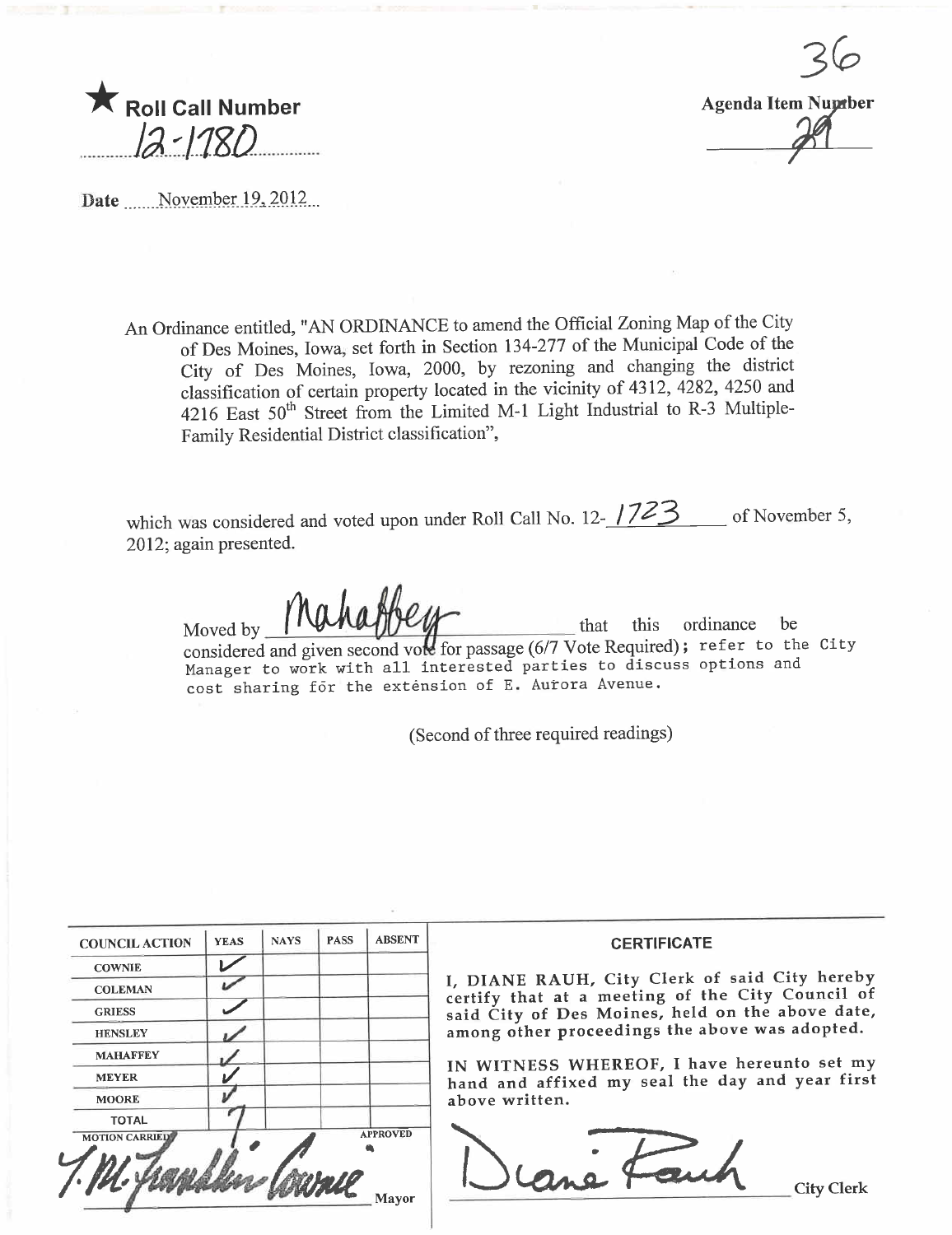$2 + 122$ 

## ORDINANCE NO.

AN ORDINANCE to amend the Official Zoning Map of the City of Des Moines, Iowa, set forth in Section 134-277 of the Municipal Code of the City of Des Moines,  $\frac{1}{2}$  section 134-277 of the Municipal Code of  $\frac{1}{2}$  or the City of  $\frac{1}{2}$ Iowa, 2000, by rezoning and changing the district classification of certain  $10^{10}$  Street property located in the vicinity of 4312, 4282, 4250 and 4216 East 50<sup>th</sup> Street from the Limited M-1 Light Industrial to R-3 Multiple-Family Residential District classifcation.

Be It Ordained by the City Council of the City of Des Moines, Towa.

Section 1. That the Official Zoning Map of the City of Des Moines, Iowa, set forth in

Section 134-277 of the Muncipal Code of the City of Des Moines, Iowa, 2000, be and the same

is hereby amended by rezoning and changing the district classification of certain property located

in the vicinity of 4312, 4282, 4250 and 4216 East 50<sup>th</sup> Street, more fully described as follows,

from the Limited M-1 Light Industrial to R-3 Multiple-Family Residential District classification:

South 30 feet of Lot 8, and All Lots 9, 10, 11, 12, Broadway Business Park Plat 2, an Official Plat, all now included in and forming a part of the City of Des Moines, Polk County, Iowa.

Section 2. This ordinance shall be in full force and effect from and after its passage and

publication as provided by law.

Section 3. The City Clerk is hereby authorized and directed to cause a certifed copy of this ordinance, a vicinity map, and proof of publication of this ordinance, to be properly filed in the office of the Polk County Recorder.

FORM APPROVED:

chael F. Kelley

Assistant City Attorney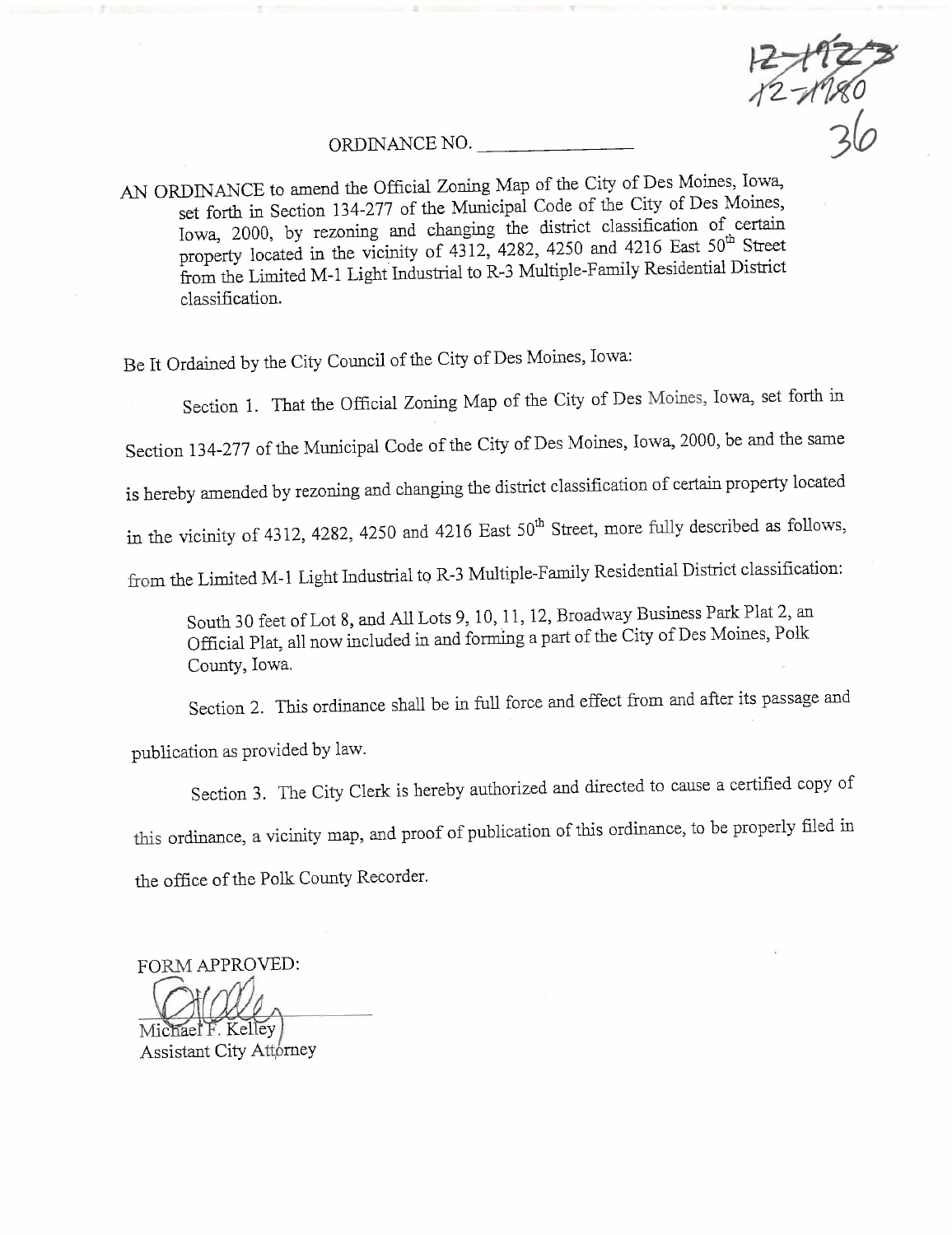## RUETER CORP.

Todd Rueter-Presdent Highway  $30$  West - P.O. Box 227 Grand Junction, IA 50107-0227 Telephone: 515-738-2571 FAX: 515-738-2343

December 3, 2012

City of Des Moines Attn: City Council 400 Robert D. Ray Drive Des Moines. IA 50309

RE: Rezoning of 4312, 4282, 4250, and 4216 E. 50<sup>th</sup> Street from Ltd "M-1" (Light Industrial) to "R-3" (Multi-Family Residential) to allow the development of up to 200 residential apartments.

Dear Member of the Des Moines City Council:

I am writing to express my opposition to the proposed rezoning referenced above based on the current land use policy in place and the general character of the area which is the subject of this proposal.

Rueter Corp. owns approximately 20 acres of land located at the intersection of Highway 65 and NE 46<sup>th</sup> Avenue which is situated on the east side of the Broadway Business Park which Hubbell Realty now proposes to rezone from commercial use to multi-family residential. It has always been my understanding and intent that this area would be developed as commercial property.

As the attached map illustrates, this area has been designated for commercial use by the Des Moines 2020 Community Character Plan which as you know must guide all zoning decisions. Within that plan are guidelines for transitions from residential to commercial property. Those guidelines call for fences and vegetation to be used as buffers. In the current state, such buffers are practical because the residential neighborhood does not face the commercial property, however, if the zoning change is approved, the residential property and the commercial property will be facing each other eliminating the possibility of such buffers. Approval of this decision would not only be contrary to the planned use, but would be contrary to the 2020 Community Character Plan guidelines for transitions between uses.

City staff has indicated that a zoning change could trigger a change from commercial to residential for over 240 acres of land in the area. Again, this would be contrary to the land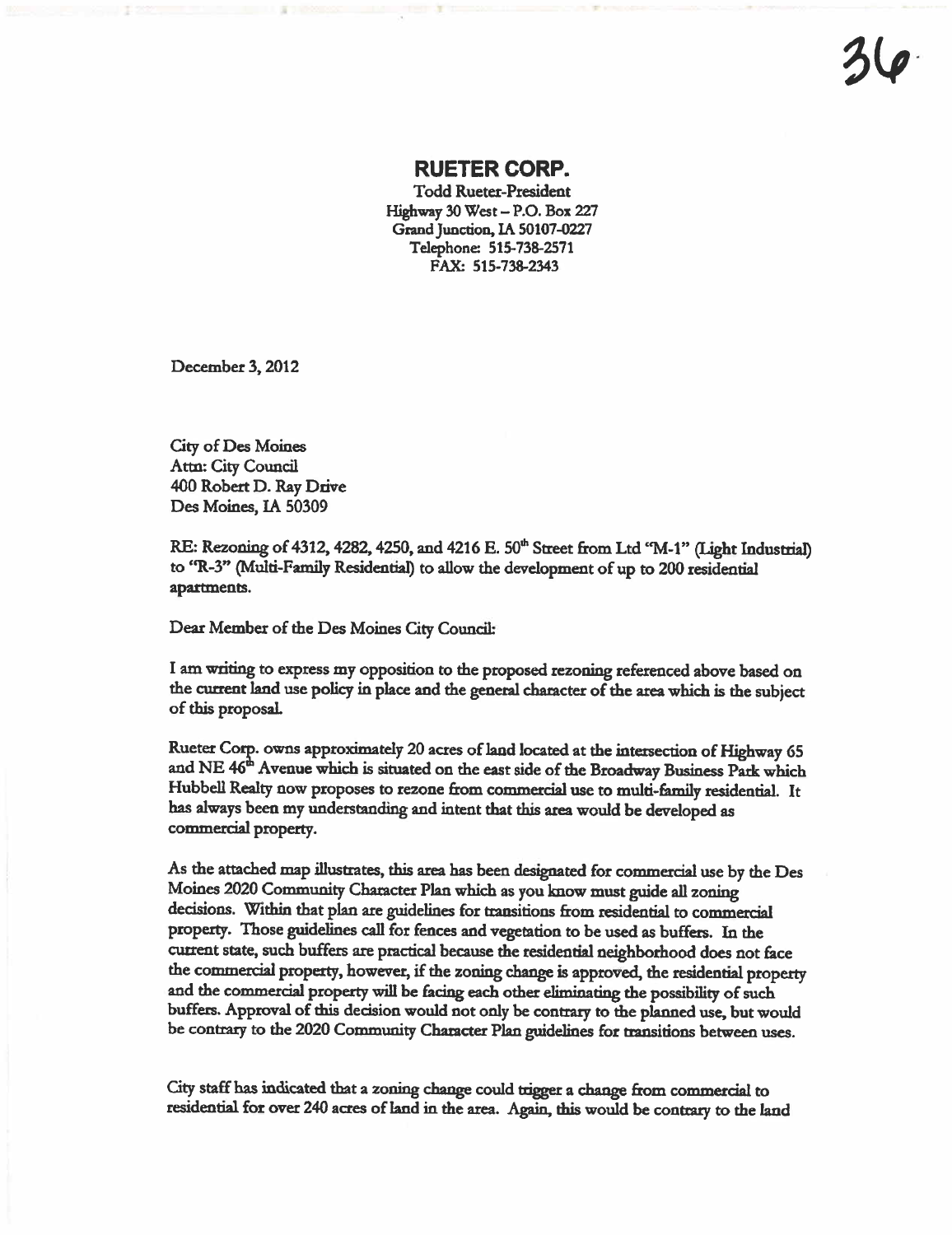use plan. Under the 2020 Community Character Plan, this area is designated as commercial use. The land use policy plan is in place to guide the development of the land. Given the character of the surrounding area, commercial development is still the best fit for this property. For these reasons, I oppose the approval of the rezoning request.

Respectfully

 $\frac{1}{2}$  $\tilde{z}$ 

**Todd Rueter** 

Enclosure